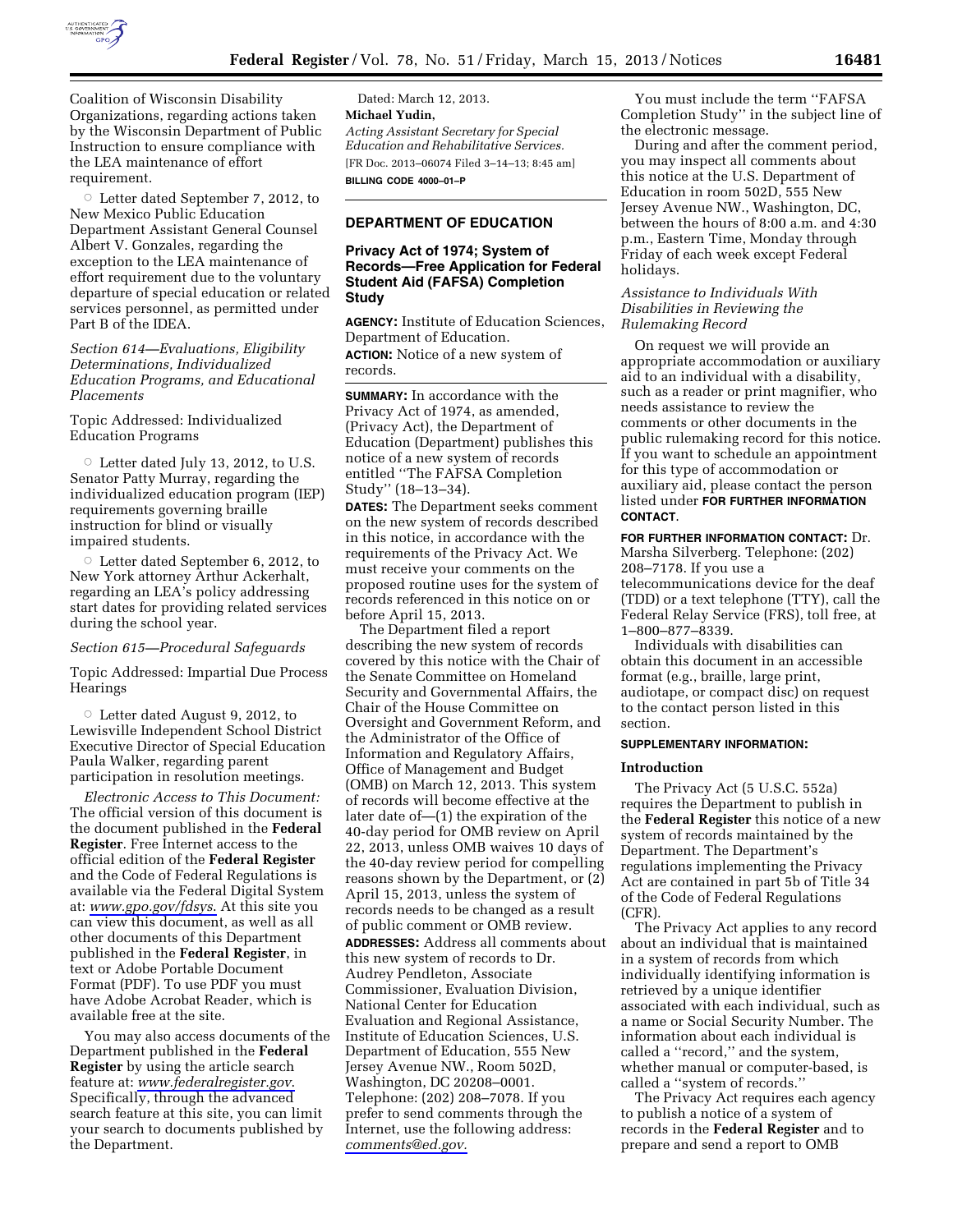whenever the agency publishes a new system of records or makes a significant change to an established system of records. Each agency is also required to send copies of the report to the Chair of the Senate Committee on Homeland Security and Governmental Affairs and the Chair of the House Committee on Oversight and Government Reform. These reports are inc1uded to permit an evaluation of the probable effect of the proposal on the privacy rights of individuals.

The National Center for Education Evaluation and Regional Assistance at the Department's Institute of Education Sciences (IES) is conducting an evaluation of the impacts of the Department's providing school districts with access to data on individual students' Free Application for Student Aid (FAFSA). Districts and their schools are expected to implement targeted outreach to seniors and their families who have not completed the FAFSA. This study is authorized by section 173(a)(1)(A) of the Education Sciences Reform Act of 2002 (ESRA) (20 U.S.C. 9563(a)(1)(A)), which authorizes the National Center for Education Evaluation and Regional Assistance to conduct evaluations of Federal education programs administered by the Secretary and to determine the impact of such programs. The study will compare students from schools with access to students' FAFSA completion data to students from similar schools without access to FAFSA completion data in order to assess the effects of access to FAFSA completion data on FAFSA completion rates, Federal financial aid receipt, and college enrollment. IES staff are conducting the study, although they may receive some assistance from an existing technical support contract.

The study will provide credible and reliable information to help guide future policy decisions in the area of Federal financial aid. The central research questions that the study will address are: What is the impact of school access to individual FAFSA completion data on students' applications for Federal student aid? Does this access increase receipt of Federal student aid? Does this access affect college enrollment?

The system will contain records on approximately 180,000 students from 80 participating school districts. *Electronic Access to This Document:* The official version of this document is the document published in the **Federal Register**. Free Internet access to the official edition of the **Federal Register**  and the Code of Federal Regulations is available via the Federal Digital System at: *[www.gpo.gov/fdsys.](http://www.gpo.gov/fdsys)* At this site you

can view this document, as well as all other documents of this Department published in the **Federal Register**, in text or Adobe Portable Document Format (PDF). To use PDF you must have Adobe Acrobat Reader, which is available free at the site.

You may also access documents of the Department published in the **Federal Register** by using the article search feature at: *[www.federalregister.gov.](http://www.federalregister.gov)*  Specifically, through the advanced search feature at this site, you can limit your search to documents published by the Department.

Dated: March 12, 2013.

#### **John Q. Easton,**

*Director, Institute of Education Sciences.* 

For the reasons discussed in the preamble, the Director of the Institute of Education Sciences, U.S. Department of Education, publishes a notice of a new system of records to read as follows:

### **SYSTEM NUMBER: 18–13–34**

#### **SYSTEM NAME:**

The FAFSA Completion Study.

#### **SECURITY CLASSIFICATION:**

None.

## **SYSTEM LOCATIONS:**

(1) Evaluation Division, National Center for Education Evaluation and Regional Assistance, Institute of Education Sciences (IES), U.S. Department of Education, 555 New Jersey Avenue NW., Room 502D, Washington, DC 20208–0001.

(2) Decision Information Resources, Inc., 2600 Southwest Freeway, Suite 900, Houston, Texas 77098–[Insert the last four digits of ZIP code] (contractor).

(3) Abt Associates, 4550 Montgomery Avenue, Suite 800 North, Bethesda, MD 20814–3343 (subcontractor).

## **CATEGORIES OF INDIVIDUALS COVERED BY THE SYSTEM:**

The system will contain records on approximately 180,000 students from 80 school districts.

#### **CATEGORIES OF RECORDS IN THE SYSTEM:**

The system of records includes student directory information, as described in 34 CFR 99.3, 99.31(a)(11), and 99.37, obtained from school districts that agree to participate in the study. For the participating school districts, the student directory information on those students who have not opted out of the disclosure of their directory information includes the student's name, birth date, and zip code. This system of records also includes information on the student's FAFSA completion status and the resulting

financial aid received by the student, which is obtained from the Department's Office of Federal Student Aid.

#### **AUTHORITY FOR MAINTENANCE OF THE SYSTEM:**

The study is authorized by section 173(a)(1)(A) of the Education Sciences Reform Act of 2002 (ESRA) (20 U.S.C.  $9563(a)(1)(A)$ , which authorizes the National Center for Education Evaluation and Regional Assistance to conduct evaluations of Federal education programs administered by the Secretary and to determine the impact of such programs.

## **PURPOSE(S):**

The information contained in the records maintained in this system will support an evaluation of the impacts of the Department's providing school districts with access to data on individual students' Free Application for Student Aid (FAFSA). Districts and their schools are expected to implement targeted outreach to seniors and their families who have not completed the FAFSA. The study will compare students from schools with access to students' FAFSA completion data to students from similar schools without access to the students' FAFSA completion data in order to assess the effects of access to FAFSA completion data on FAFSA completion rates, Federal financial aid receipt, and college enrollment. The study will address the following research questions:

1. What is the impact of school access to the completion data on students' applications for Federal student aid? With completion of a FAFSA a necessary prerequisite for obtaining federal student aid, the most direct goal of the project is to increase rates of FAFSA form completions; the evaluation will examine whether this is the case.

2. What is the impact on students' receipt of Federal student aid? Receipt of financial aid is the key gateway to college enrollment. In addition, it is possible that school's project efforts could increase not only FAFSA application completion rates but also the accuracy and quality of the information provided, thereby making students more likely to receive aid.

3. What is the impact on college enrollment? Ultimately, the Department hopes that providing schools with access to individual student FAFSA data will—through increased receipt of financial aid—also increase college enrollment.